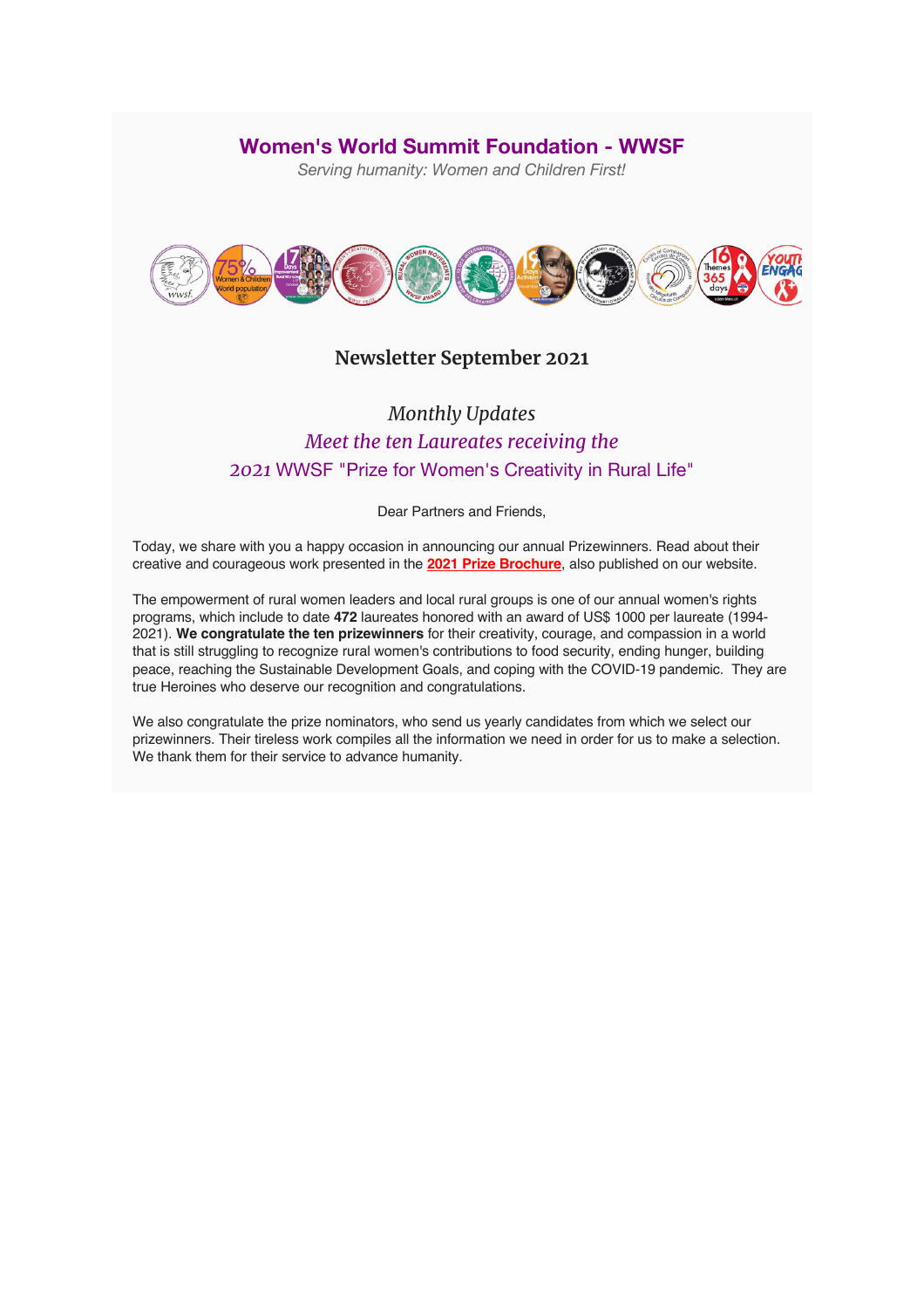

*https://www.woman.ch/wp-content/uploads/2021/09/2021-PrizeBrochure.En\_.FI-Li.14.09.Hu\_.pdf*

**Please share the <b>Press Release** below with your networks to give visibility to the Laureates working to help create more just and viable rural communities.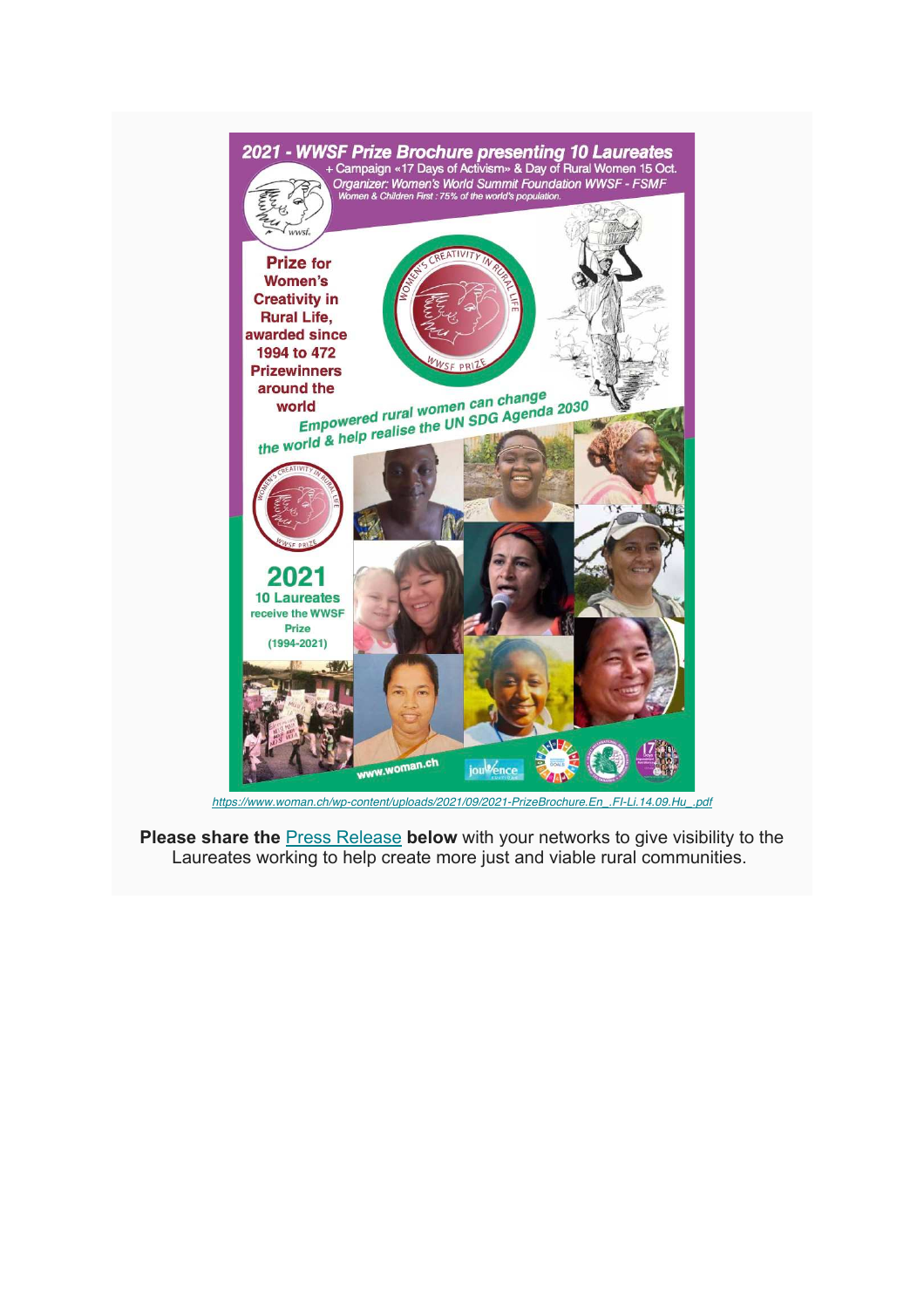

https://www.woman.ch/wp-content/uploads/2021/09/2021-Press.En\_.PrizePrgram.15.09.-pages.pdf

We thank you for sharing our **annual poster** - 15 October - International Day of Rural Women - to draw attention to their contributions during these challenging times.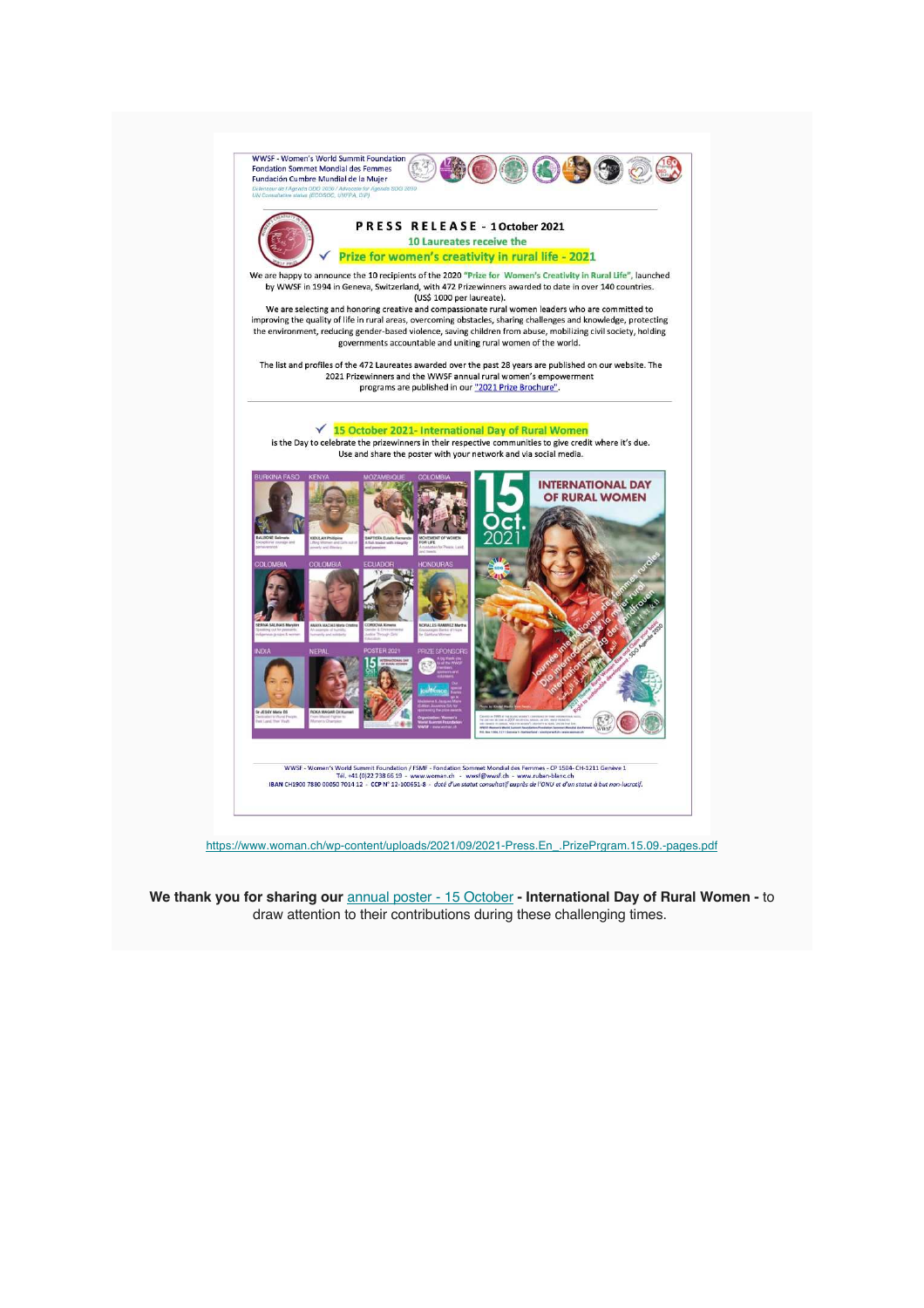

#### **"A MESSAGE FROM THE WOMEN'S FORUM ON AFGHANISTAN"**

"On 20 September 2021, a number of Afghan women leaders met with global women leaders from Afghanistan, Argentina, Greece, Ireland, Liberia, Nepal, Turkey, Iraq, Libya, Pakistan, Singapore, Somalia, South Africa, South Korea, Sweden, and the United States. The group included a former president, ministers, ambassadors, highlevel UN officials, judges, legislators, journalists, academics, artists, and human rights advocates. Margot Wallström, former Foreign Minister of Sweden, chaired the meeting, which was convened by the Roosevelt House Human Rights Program in collaboration with the Sisterhood is Global Institute and Women for Afghan Women. The meeting expressed global solidarity with the women of Afghanistan and

underscored the interdependence of women's equality and socio-political stability...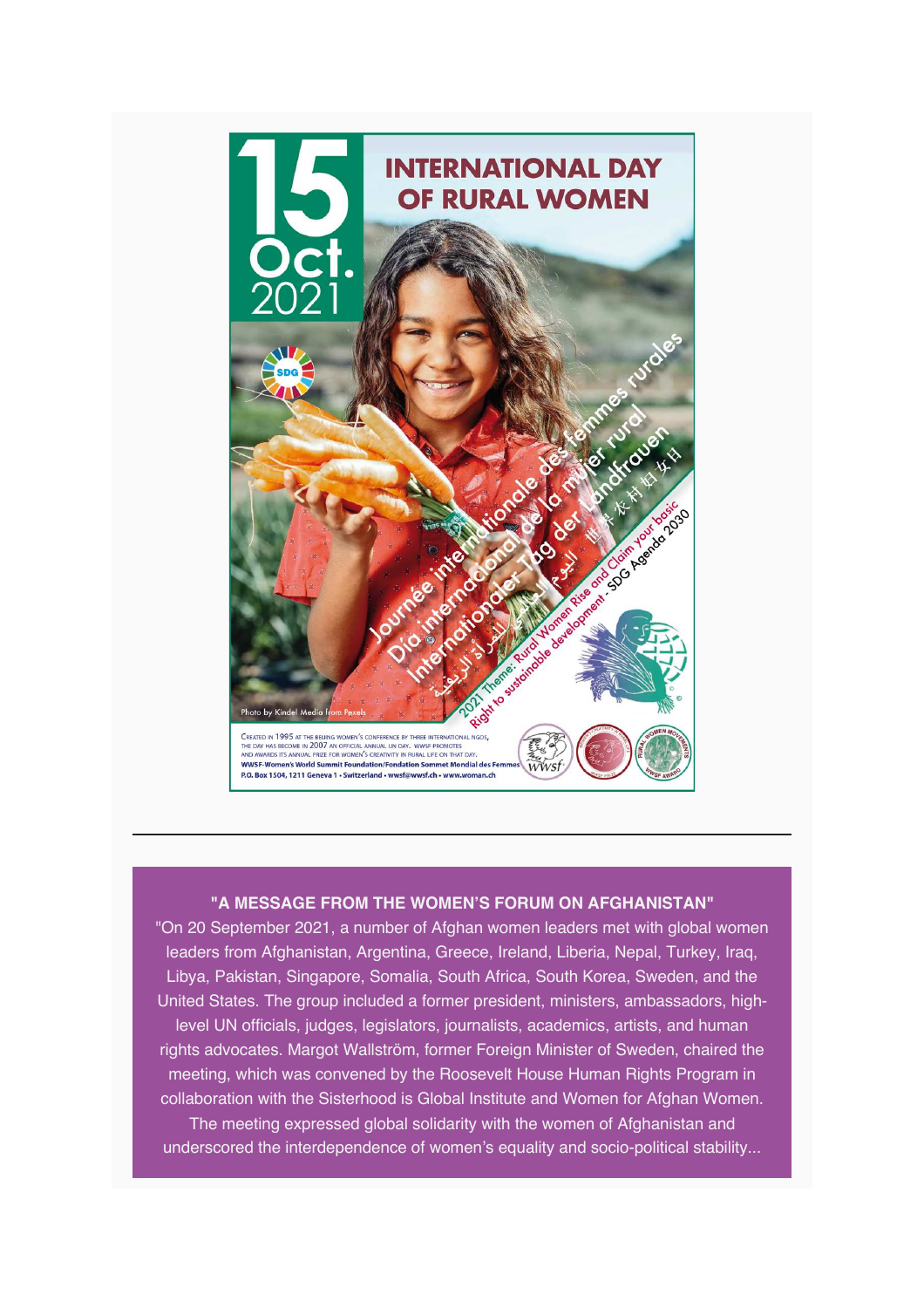#### **Excerpt: Women's rights in Afghanistan**

"**access to education, employment, political participation, resources, and freedom of movement** will be a litmus test for the Taliban and the global community. We remind the UN Security Council of its recognition that gender equality and women's empowerment are critical to international peace and security. These words must be given real meaning in Afghanistan. We call on the Security Council to hold the Taliban accountable for the rights set forth in the Convention on Elimination of All Forms of Discrimination Against Women, to which Afghanistan is a party. While we recognize the reality of the Taliban in power, official recognition should not precede their clear demonstration of respect for women's fundamental rights under international law. A human rights monitoring mechanism should be established by the Human Rights Council. Women are standing up for their rights in Afghanistan and they will not be stopped. We are with them. Link to Full Message.

Source: Afghan-Womens-Forum-Statement-.pdf (Passblue.com)

In partnership,

Elly Pradervand, Women's World Summit Foundation (WWSF) - President / CEO in collaboration with our campaign team and sponsors - www.woman.ch - wwsf@wwsf.ch - Tel: +41 (0) 22 738 66 19.

**About us:** WWSF, created in 1991 in Geneva, Switzerland, as a not-for-profit, humanitarian, international, lay organization for the realization of women's and children's rights, mobilizes via its annual campaigns, round tables, world days, and prize awards civil society actors to catalyze increased action for change so that we will reach the UN Sustainable Development Goals Agenda 2030.

#### **Gentle Reminder**

Use and share our annual campaign Kits to empower you and your networks into bold action for change.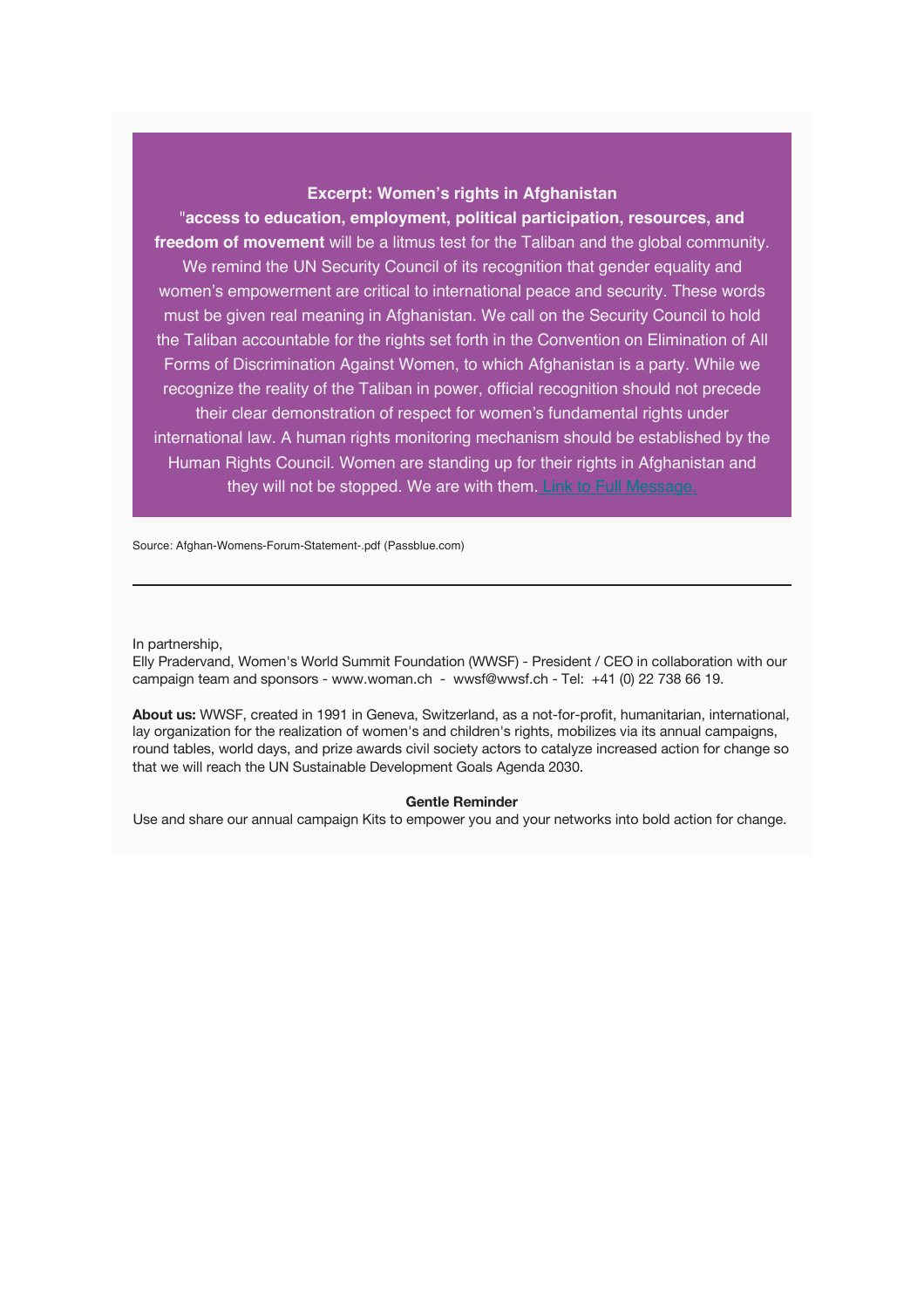## Our 2021 Call to Action Kits are now online! www.woman.ch

# **BOOT** 365 Elimina se aga Call to Action! Call to Action!<br>Call to Activism<br>- 17 Days of Activism WW<sub>5F</sub>

Link to 17 Days Campaign Kit

Link to 19 Days Campaign Kit

Link to 365 Jours Campagne Ruban Blanc

*"Whatever you can do or dream you can, begin it; Boldness has genius, power, and magic in it." - Johann Wolfgang von Goethe*

**To donate, use** IBAN Swiss Francs CH1900 7880 00050 701412 - IBAN US\$ CH8900 7880 00050 701413 - Swiss postal account: 12-100651-8. We thank you in advance for sharing and caring.